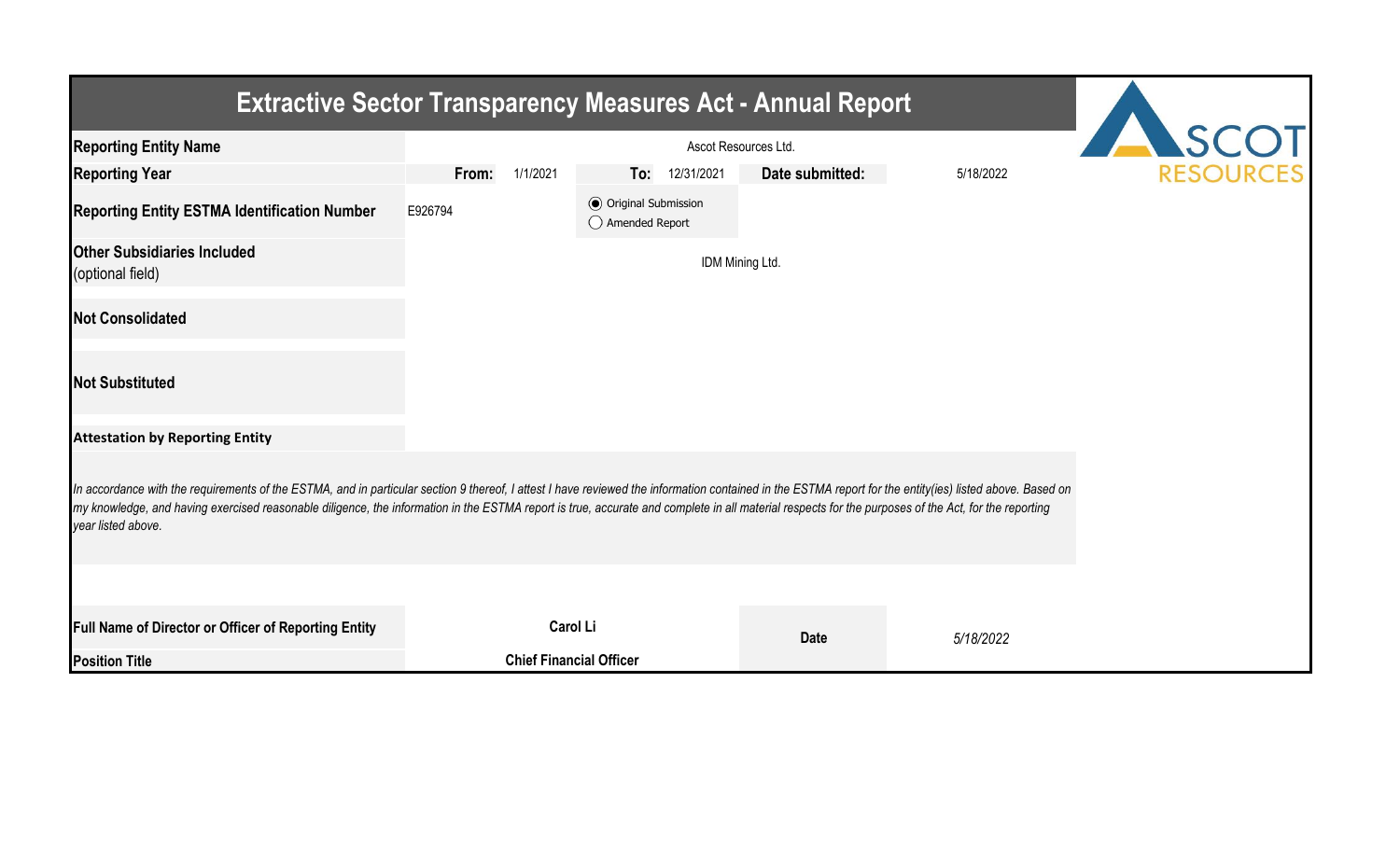| Extractive Sector Transparency Measures Act - Annual Report                                                                                                                      |                                |                                                                                 |                                        |            |         |                                   |                |                  |                                               |                                      |                     |
|----------------------------------------------------------------------------------------------------------------------------------------------------------------------------------|--------------------------------|---------------------------------------------------------------------------------|----------------------------------------|------------|---------|-----------------------------------|----------------|------------------|-----------------------------------------------|--------------------------------------|---------------------|
| <b>Reporting Year</b><br><b>Reporting Entity Name</b><br><b>Reporting Entity ESTMA</b><br><b>Identification Number</b><br><b>Subsidiary Reporting Entities (if</b><br>necessary) | From:                          | 1/1/2021                                                                        | To:<br>Ascot Resources Ltd.<br>E926794 | 12/31/2021 |         | <b>Currency of the Report CAD</b> |                |                  |                                               |                                      |                     |
|                                                                                                                                                                                  | <b>Payments by Payee</b>       |                                                                                 |                                        |            |         |                                   |                |                  |                                               |                                      |                     |
| Country                                                                                                                                                                          | Payee Name <sup>1</sup>        | Departments, Agency, etc<br>within Payee that Received<br>Payments <sup>2</sup> | Taxes                                  | Royalties  | Fees    | <b>Production Entitlements</b>    | <b>Bonuses</b> | <b>Dividends</b> | Infrastructure<br><b>Improvement Payments</b> | <b>Total Amount paid to</b><br>Payee | Notes <sup>34</sup> |
| Canada -British Columbia                                                                                                                                                         | Government of British Columbia | Ministry of Finance                                                             |                                        |            | 135,000 |                                   |                |                  |                                               | 135,000                              |                     |
| Canada -British Columbia                                                                                                                                                         | Nisga'a Lisims Government      |                                                                                 |                                        |            | 350,000 |                                   |                |                  |                                               | 350,000                              |                     |
|                                                                                                                                                                                  |                                |                                                                                 |                                        |            |         |                                   |                |                  |                                               |                                      |                     |
|                                                                                                                                                                                  |                                |                                                                                 |                                        |            |         |                                   |                |                  |                                               |                                      |                     |
|                                                                                                                                                                                  |                                |                                                                                 |                                        |            |         |                                   |                |                  |                                               |                                      |                     |
|                                                                                                                                                                                  |                                |                                                                                 |                                        |            |         |                                   |                |                  |                                               |                                      |                     |
|                                                                                                                                                                                  |                                |                                                                                 |                                        |            |         |                                   |                |                  |                                               |                                      |                     |
|                                                                                                                                                                                  |                                |                                                                                 |                                        |            |         |                                   |                |                  |                                               |                                      |                     |
|                                                                                                                                                                                  |                                |                                                                                 |                                        |            |         |                                   |                |                  |                                               |                                      |                     |
|                                                                                                                                                                                  |                                |                                                                                 |                                        |            |         |                                   |                |                  |                                               |                                      |                     |
|                                                                                                                                                                                  |                                |                                                                                 |                                        |            |         |                                   |                |                  |                                               |                                      |                     |
|                                                                                                                                                                                  |                                |                                                                                 |                                        |            |         |                                   |                |                  |                                               |                                      |                     |
|                                                                                                                                                                                  |                                |                                                                                 |                                        |            |         |                                   |                |                  |                                               |                                      |                     |
|                                                                                                                                                                                  |                                |                                                                                 |                                        |            |         |                                   |                |                  |                                               |                                      |                     |
|                                                                                                                                                                                  |                                |                                                                                 |                                        |            |         |                                   |                |                  |                                               |                                      |                     |
|                                                                                                                                                                                  |                                |                                                                                 |                                        |            |         |                                   |                |                  |                                               |                                      |                     |
|                                                                                                                                                                                  |                                |                                                                                 |                                        |            |         |                                   |                |                  |                                               |                                      |                     |
|                                                                                                                                                                                  |                                |                                                                                 |                                        |            |         |                                   |                |                  |                                               |                                      |                     |
|                                                                                                                                                                                  |                                |                                                                                 |                                        |            |         |                                   |                |                  |                                               |                                      |                     |
|                                                                                                                                                                                  |                                |                                                                                 |                                        |            |         |                                   |                |                  |                                               |                                      |                     |
|                                                                                                                                                                                  |                                |                                                                                 |                                        |            |         |                                   |                |                  |                                               |                                      |                     |
|                                                                                                                                                                                  |                                |                                                                                 |                                        |            |         |                                   |                |                  |                                               |                                      |                     |
|                                                                                                                                                                                  |                                |                                                                                 |                                        |            |         |                                   |                |                  |                                               |                                      |                     |
|                                                                                                                                                                                  |                                |                                                                                 |                                        |            |         |                                   |                |                  |                                               |                                      |                     |
| <b>Additional Notes:</b>                                                                                                                                                         |                                |                                                                                 |                                        |            |         |                                   |                |                  |                                               |                                      |                     |